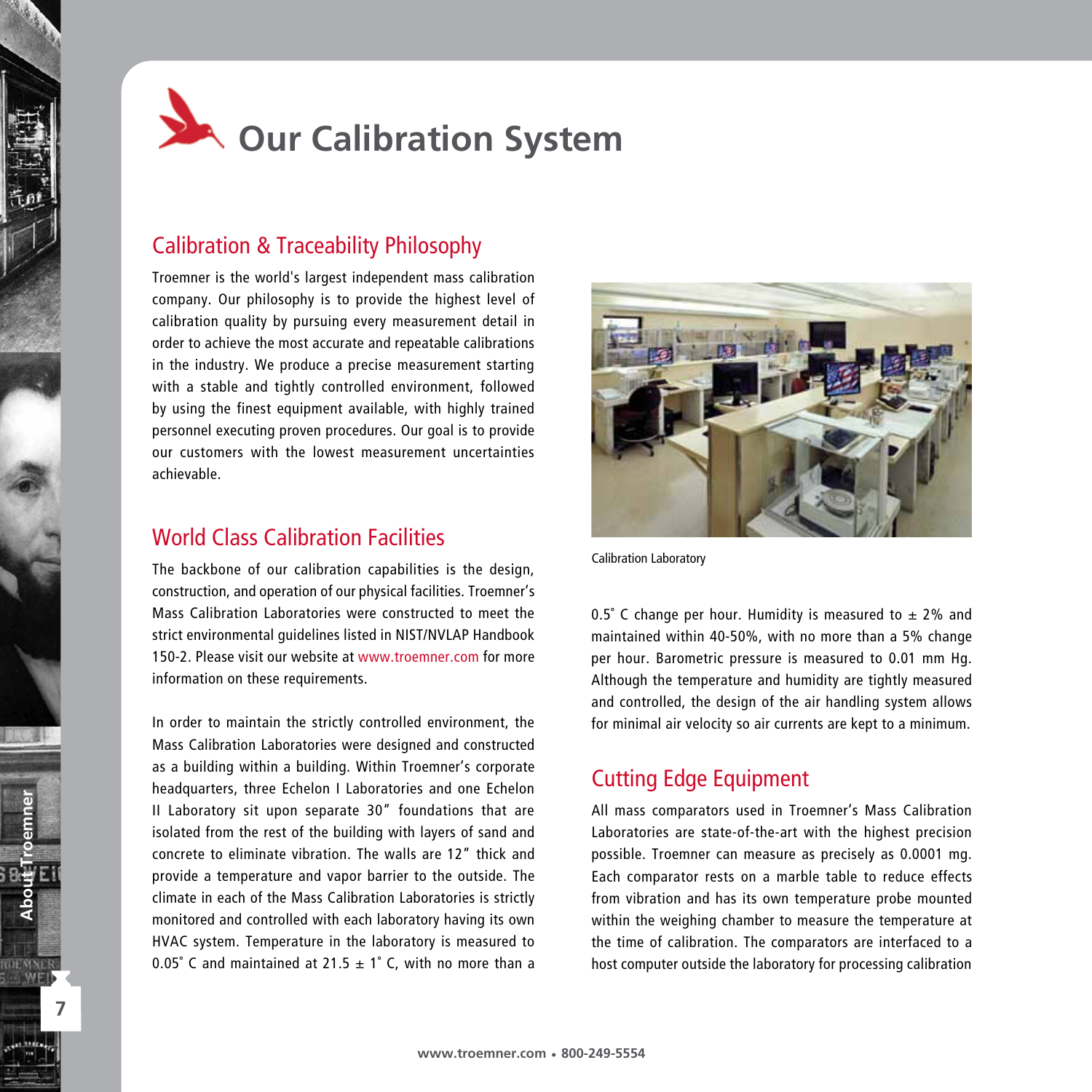data. Troemner's custom software programs ensure the accuracy of the data collection and calculation process. Troemner's staff of metrologists and calibrators are equipped with mass standards directly traceable to NIST and NPL (National Physical Laboratory).

Troemner's precision weights are sampled regularly throughout the manufacturing process to determine the magnetic properties of the material. Stainless steel is tested for magnetic permeability and for magnetic susceptibility. Once Troemner's two-piece weights are machined and polished, they are checked



Robotic Comparator

using a Gaussmeter prior to the calibration. Troemner's stainless steel one-piece weights are all individually tested for magnetic susceptibility using a state-of-the-art susceptometer. Troemner's susceptometer procedure is based on Dr. Richard Davis's paper, "Determining the Magnetic Properties of 1 kg Mass Standards". Working in collaboration with Dr. Davis and Dr. Nava-Martinez (CENAM), Troemner metrologist, Joe Moran, has completed an inter-laboratory comparison with several internationally recognized metrology organizations to determine the effectiveness of the susceptometer which is summarized in the technical paper, "Intercomparison Between CENAM, BIPM, and Troemner to Determine the Volume Magnetic Susceptibility of a 100 g Weight". Both papers on magnetic susceptibility are available at www.troemner.com.

## Unmatched Standards

Troemner's traceability to nationally recognized standards is guaranteed. Direct traceability to NIST and NPL is achieved and maintained through the use of several standards that are not only returned to NIST and NPL on a regular schedule, but also are intercompared in our laboratories to monitor their stability.



Weight Standards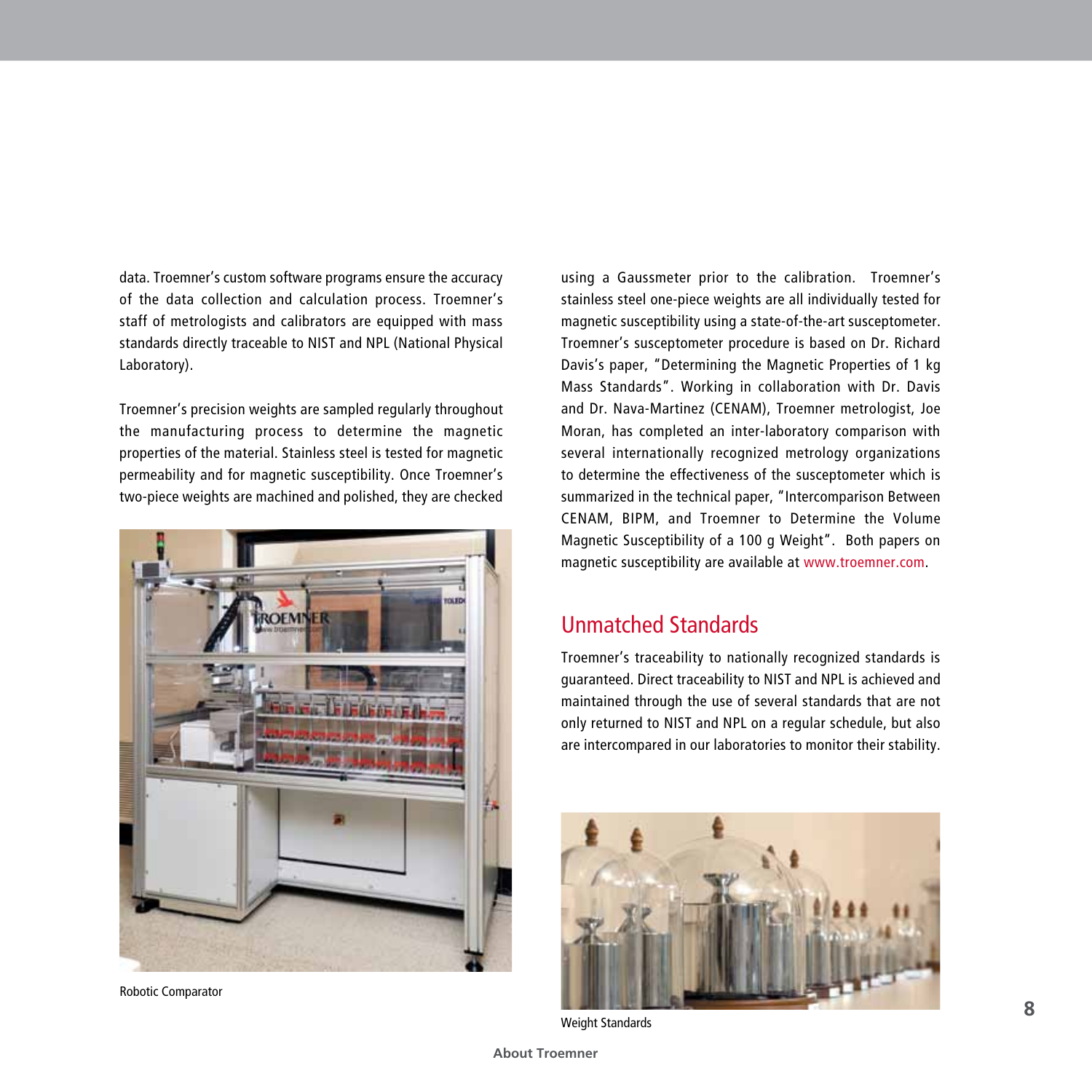# Highly Trained Personnel & Proven Calibration Procedures

World-class metrology facilities and state-of-the-art calibration equipment are only as good as the people who manage the measurement process. Troemner has an excellent staff of certified metrologists and NIST trained calibrators who adhere to strictly established metrology practices in order to provide low statistical uncertainties, second only to NIST. Our weighing instruments and mass standards are continually maintained according to the NIST Mass Measurement Assurance Program (MMAP) procedures and to ISO/IEC 9001 and ISO/IEC 17025 guidelines. Troemner's procedures utilize multiple standards during a calibration to assure the accuracy of the process and to validate the standards. If a measurement does not pass statistical tests calculated during each calibration, then the measurements are repeated and an investigation is initiated to find the root cause of the failure.

## Accreditation

Troemner's focus is to achieve the highest level of accreditations for weights, mass standards, and calibration services. Third party accreditations by internationally recognized organizations provide critical, regularly scheduled and unbiased assessments of Troemner's quality programs and technical capabilities. Accreditations assure our customers that Troemner meets and maintains the most rigorous testing and manufacturing standards.



Mass Comparator

**About Troemner**

**RUE MNER** WELL